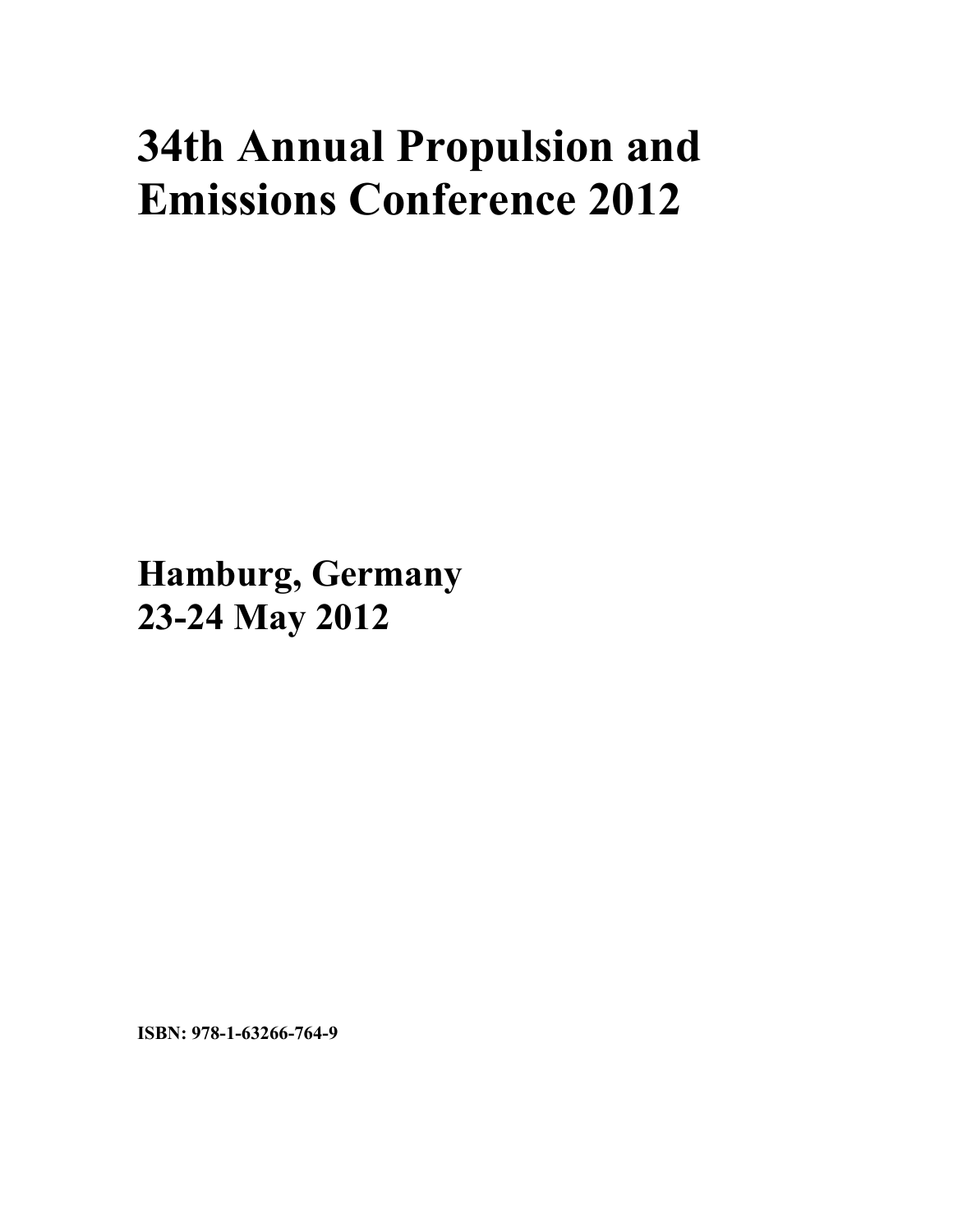**Printed from e-media with permission by:** 

Curran Associates, Inc. 57 Morehouse Lane Red Hook, NY 12571



**Some format issues inherent in the e-media version may also appear in this print version.** 

Copyright© (2012) by Mercator Media Ltd All rights reserved.

Printed by Curran Associates, Inc. (2014)

For permission requests, please contact Mercator Media Ltd at the address below.

Mercator Media Ltd The Old Mill Lower Quay Fareham Hampshire PO16 0RA United Kingdom

Phone: +44 1329 825335 Fax: +44 1329 825330

corporate@mercatormedia.com

#### **Additional copies of this publication are available from:**

Curran Associates, Inc. 57 Morehouse Lane Red Hook, NY 12571 USA Phone: 845-758-0400 Fax: 845-758-2634 Email: curran@proceedings.com Web: www.proceedings.com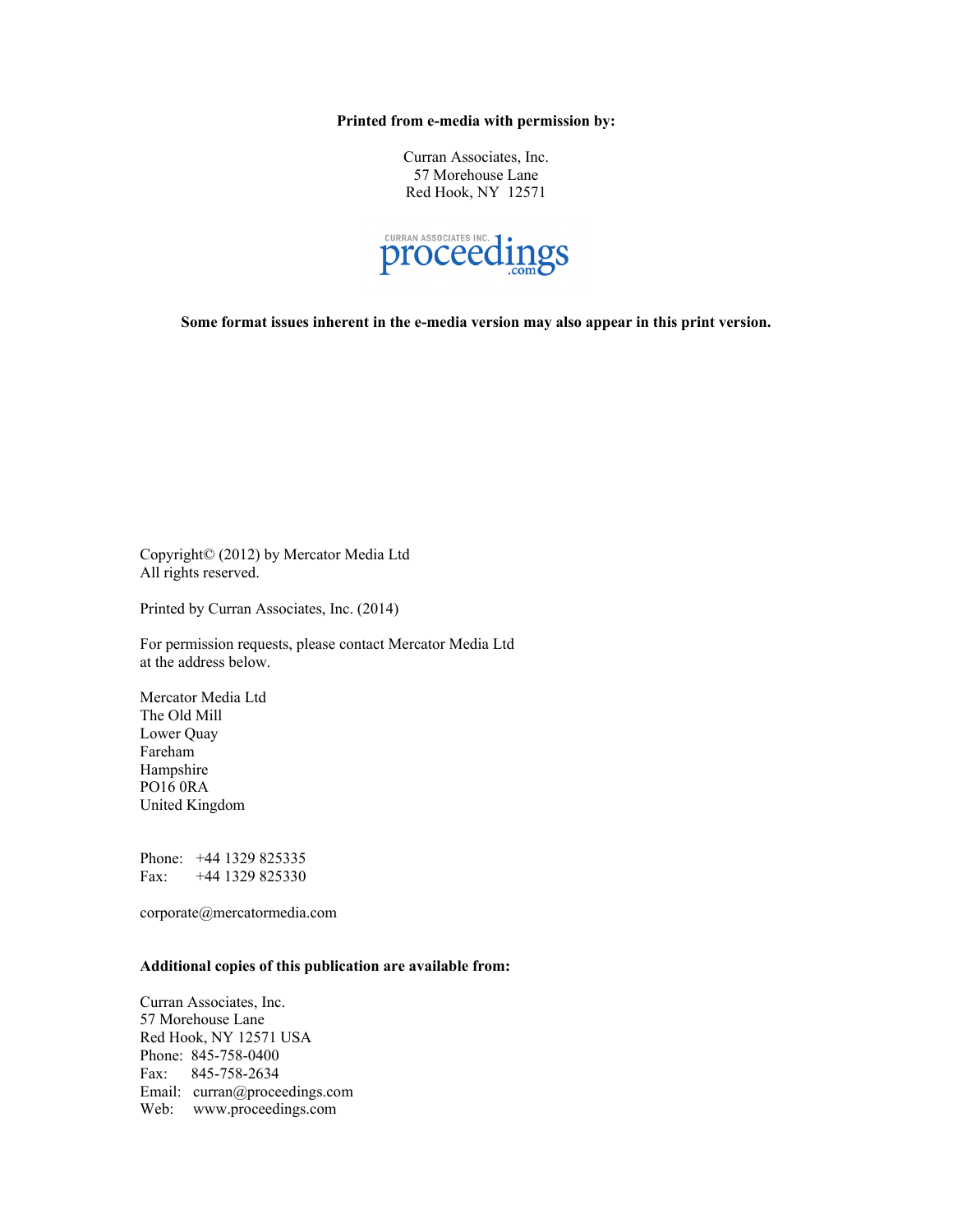## DAY<sub>1</sub>

#### **SESSION 1 – ECA PREPARATIONS AND IMPACT FROM AN OPERATORS PERSPECTIVE**

#### **SESSION 2 – TECHNOLOGY SOLUTIONS – ENGINE**

## **SESSION 3 – OTHER POWER SOLUTIONS**

| Óærc^¦^ÁÙ^•c^{•ÁQ\c^*¦ærā}Á§qÁT[å^¦}ÁX^••^ ÁÖ^•ā'}ÁqÁÜ^å <sup>×</sup> &^ÁÒ{ā•ā}•Áæ}å<br>Ü^å~&^ <i>i</i> Q{ $\tilde{a} \cdot \tilde{a}$ } · http://animeter/animeter/animeter/animeter/animeter/animeter/animeter/animeter/animeter/animeter/animeter/animeter/animeter/animeter/animeter/animeter/animeter/animeter/animeter/animeter/ani |
|-------------------------------------------------------------------------------------------------------------------------------------------------------------------------------------------------------------------------------------------------------------------------------------------------------------------------------------------|
|                                                                                                                                                                                                                                                                                                                                           |
|                                                                                                                                                                                                                                                                                                                                           |
|                                                                                                                                                                                                                                                                                                                                           |

## **SESSION 4 – FUEL SOLUTIONS**